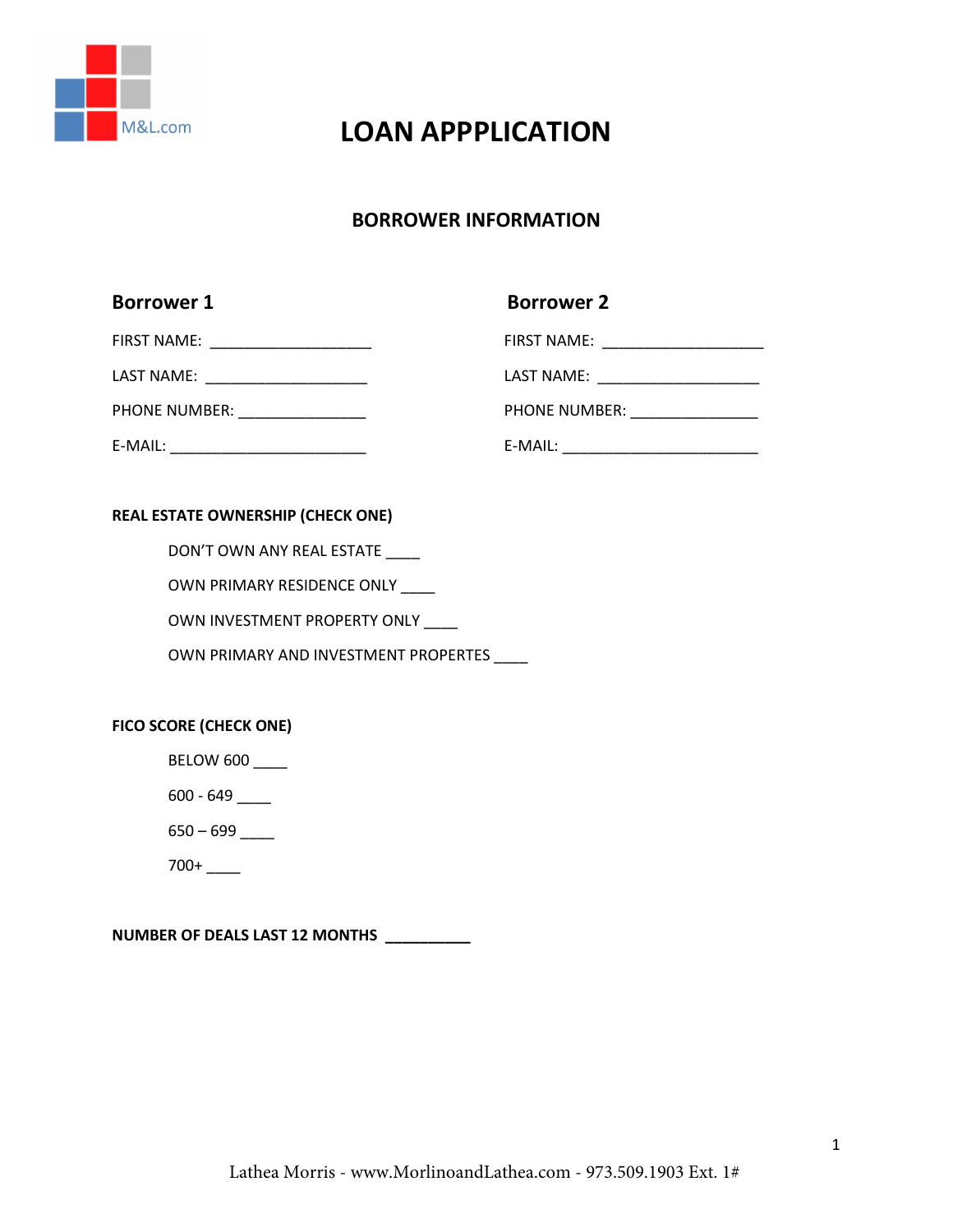# **PROPERTY INFORMATION**

| <b>PROPERTY TYPE (CHECK ONE)</b>                  |
|---------------------------------------------------|
| SINGLE-FAMILY ATTACHED                            |
| SINGLE-FAMILY DETACHED                            |
| DUPLEX ____                                       |
| MULTI-FAMILY (NUMBER)                             |
| OTHER _____ (Specify)                             |
|                                                   |
|                                                   |
|                                                   |
|                                                   |
|                                                   |
|                                                   |
|                                                   |
|                                                   |
|                                                   |
|                                                   |
| ANY WHOLESALE, ASSIGNMENT OR OTHER 3rd PARTY FEE? |
| IF YES, HOW MUCH                                  |
| CURRENT VALUATION _______                         |
| REQUESTED PURCHASE LOAN ________                  |
| REHAB COST ________                               |
| REQUESTED REHAB LOAN _______                      |
| AFTER REPAIR VALUE ________                       |
| GROSS ANNUAL RENT (ACTUAL OR EXPECTED) ________   |
| <b>PROPERTY TAXES</b> _______                     |
| OTHER EXPENSES _________                          |